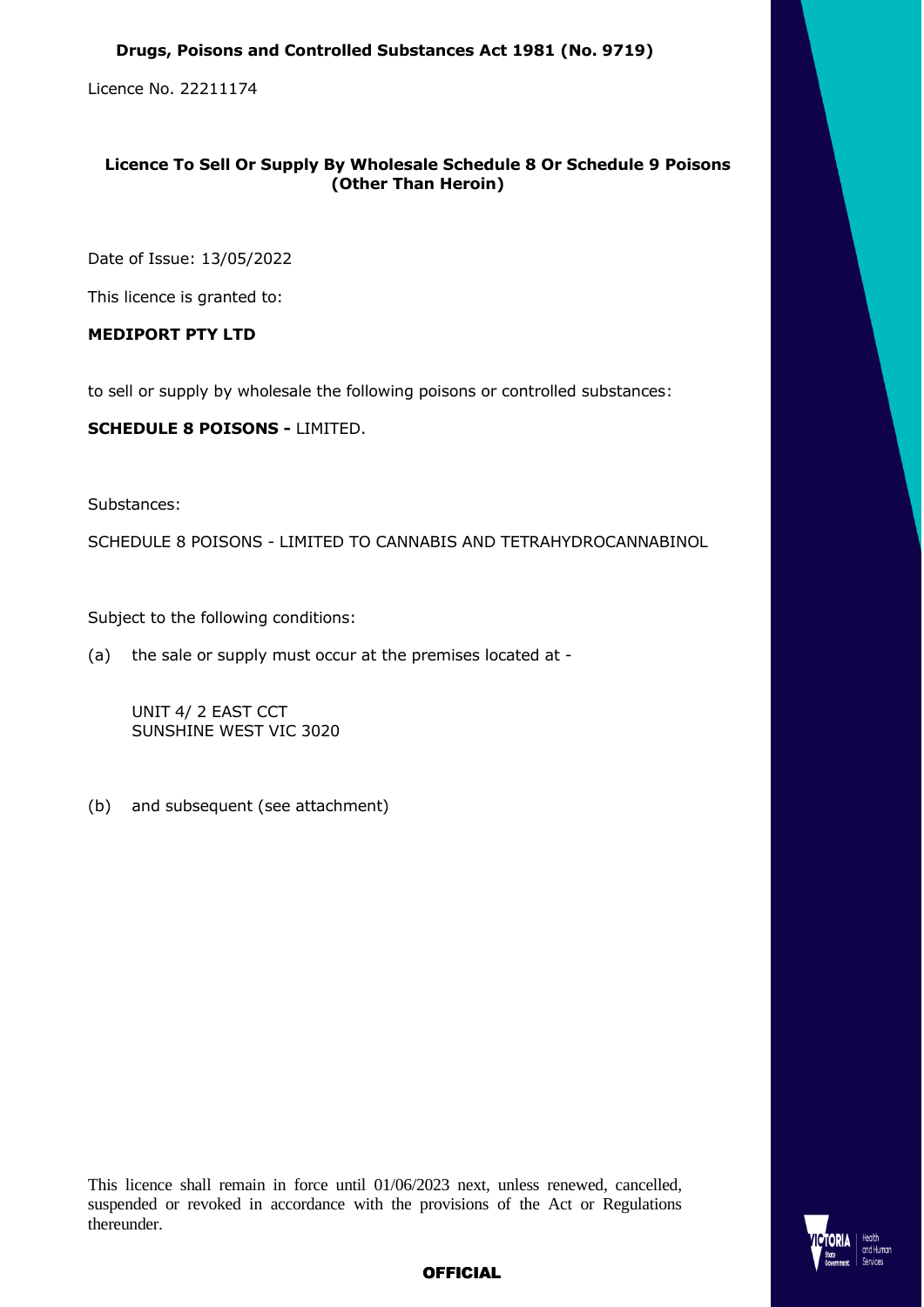#### **Drugs, Poisons and Controlled Substances Act 1981 (No. 9719)**

Licence No. 22211174

- (b) The sale or supply by wholesale of the scheduled substances named in this licence must be carried out strictly in accordance with the *Drugs, Poisons and Controlled Substances Act 1981* and the Regulations made under the Act.
- (c) (i) To confirm compliance with the requirements of Victorian Drugs, Poisons and Controlled Substances legislation, or to propose changes to elements of this licence, the holder of this licence must complete the relevant *change or review* form, available from the Victorian Medicines and Poisons Regulation website.
	- (ii) The person(s) named in the section of this licence titled "RESPONSIBLE PERSON(S)" have been delegated responsibility by the licence holder for overseeing compliance with legislation.
	- (iii) When any person named in the section of this licence entitled "RESPONSIBLE PERSON(S)" ceases employment with the licence holder or transfers to other responsibilities, the licence holder must, as soon practicably, notify the Department of Health about the change, by completing the *change or review* form, available from the Victorian Medicines and Poisons Regulation website.
- (d) The holder of this licence must maintain true and accurate records showing full details of transactions involving all poisons or controlled substances obtained, used in sale, supply or disposal. These records must be retained for a period of three years and produced, in writing, on demand to an authorised officer of the Department of Health.
- (e) The sale or supply by wholesale of the poisons or controlled substances named in this licence must be made in the unopened primary pack as received from the manufacturer or wholesaler.
- (f) The holder of this licence must ensure that the wholesaling operations are conducted in accordance with the current Australian Code of Good Wholesaling Practice for Medicines in Schedules 2, 3, 4 and 8.
- (g) The holder of this licence must ensure that all products obtained using this permit are stored under conditions that will maintain their stability and quality. In the event of circumstances arising which may compromise the quality of the products, the licence holder must not supply these products for use unless satisfactory quality has been confirmed.
- (h) The holder of this licence must notify the Department of Health of any requests for the supply of scheduled substances in quantities which appear to be inconsistent with the activities of the business for which it is being supplied.
- (i) The holder of this licence must ensure that any loss, theft or misappropriation of scheduled substances is reported to Victoria Police, and to the Department of Health.

This licence shall remain in force until 01/06/2023 next, unless renewed, cancelled, suspended or revoked in accordance with the provisions of the Act or Regulations thereunder.



## **OFFICIAL**